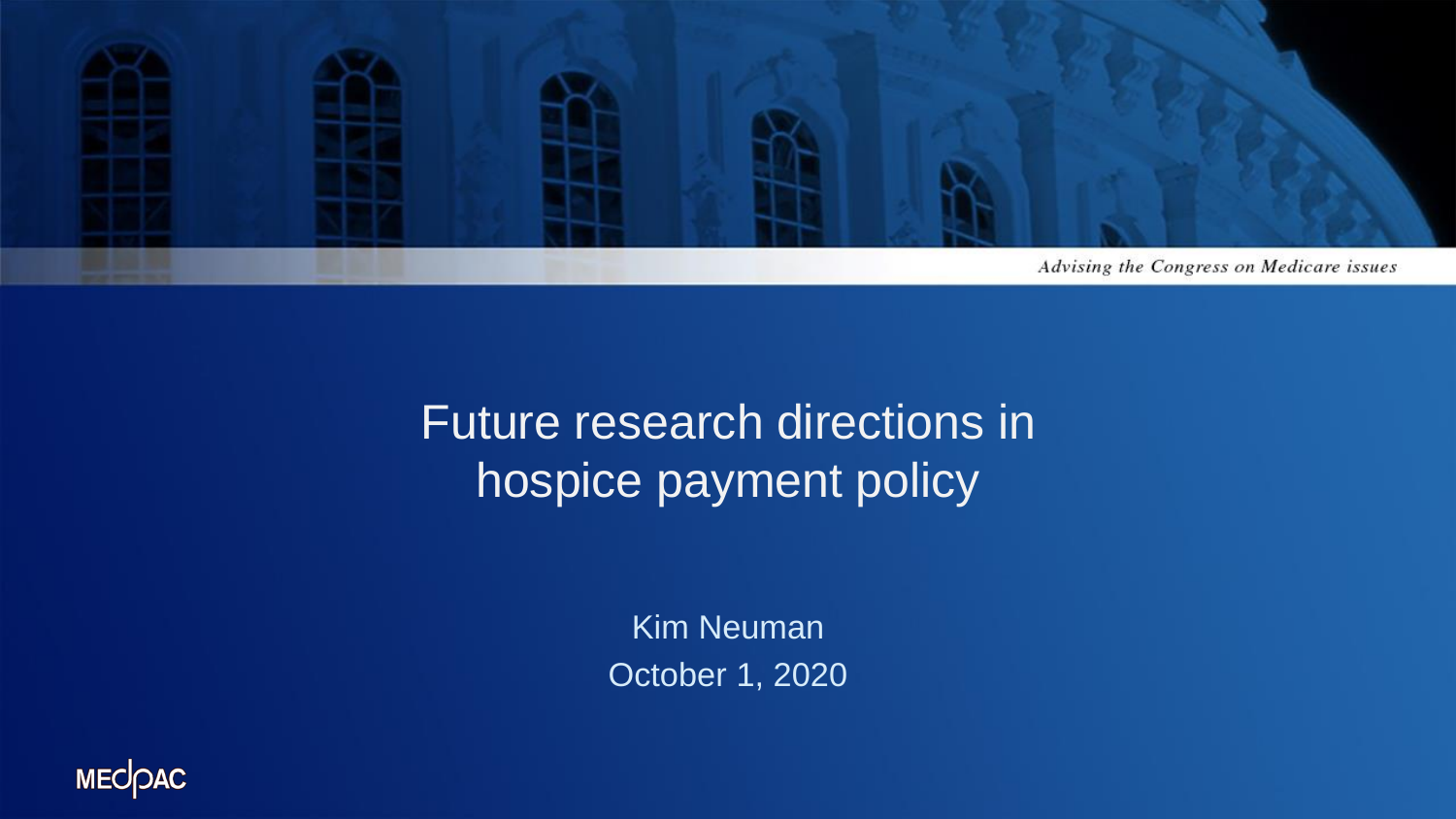## Overview: Issues and policies for future research

- Hospice aggregate level of payment substantially exceeds cost, while margins vary widely by length of stay **Explore site-neutral payment adjustment for long stays**
- **EXECTE:** Outlier utilization patterns among some hospice providers raise program integrity concerns
	- **Explore development of compliance threshold**

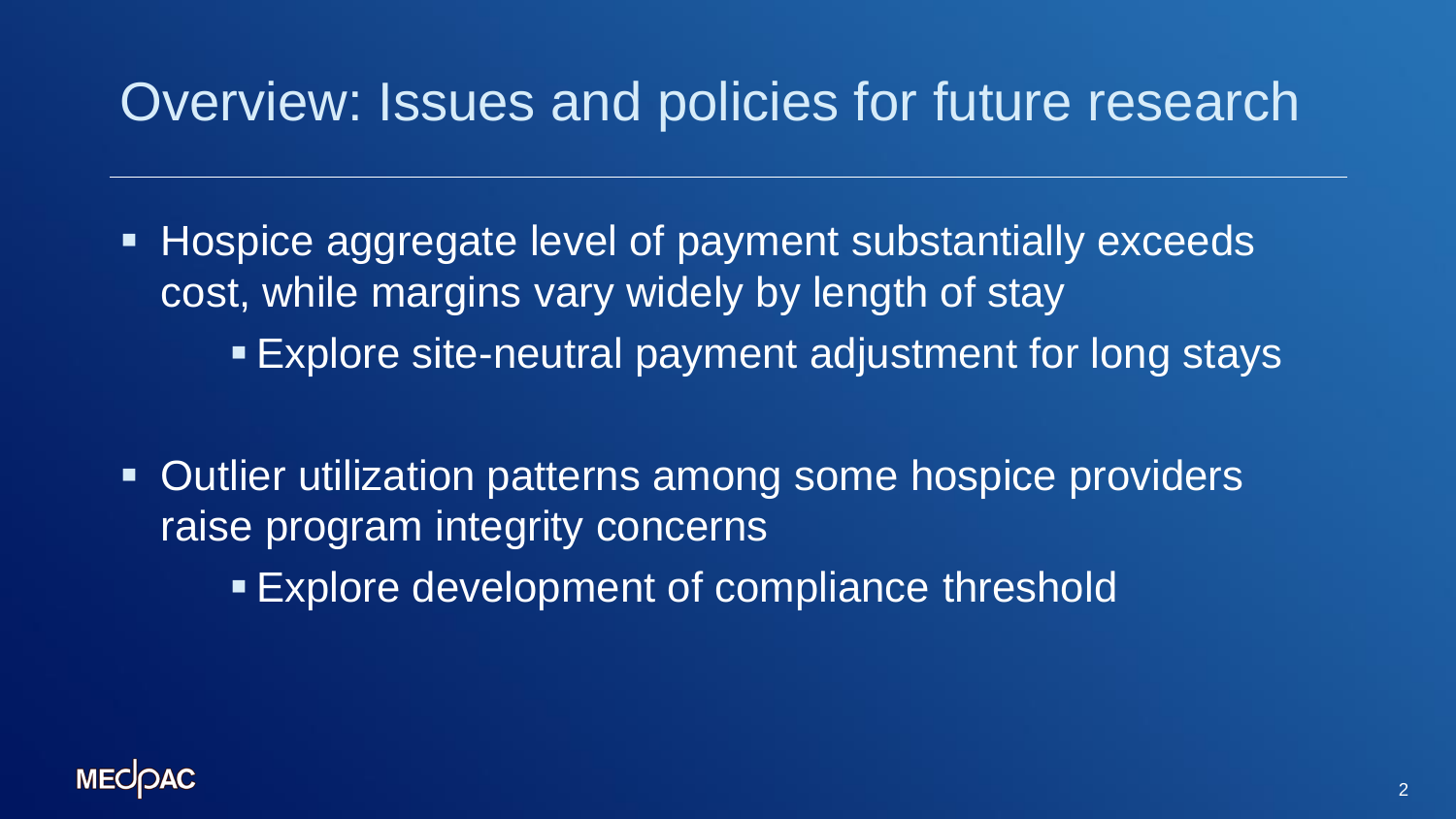## Background: Medicare hospice benefit

Palliative and supportive services for beneficiaries with terminal illnesses who choose to enroll

#### **Eligibility criteria**

- **EXECTED EXPECTANCY: 6 months or less if** disease runs its normal course
- Physician(s) certify prognosis at outset of each benefit period
- **Two 90-day benefit periods, then** unlimited number of 60-day periods
- Beneficiary agrees to forgo care outside of hospice for terminal condition and related conditions

#### **Hospice services covered**

- **EXEC** Nurse, social worker, aide, therapist, and physician visits
- Drugs, DME, and supplies
- Short-term inpatient and respite care
- Counseling and bereavement
- **Other services for palliation of** terminal and related conditions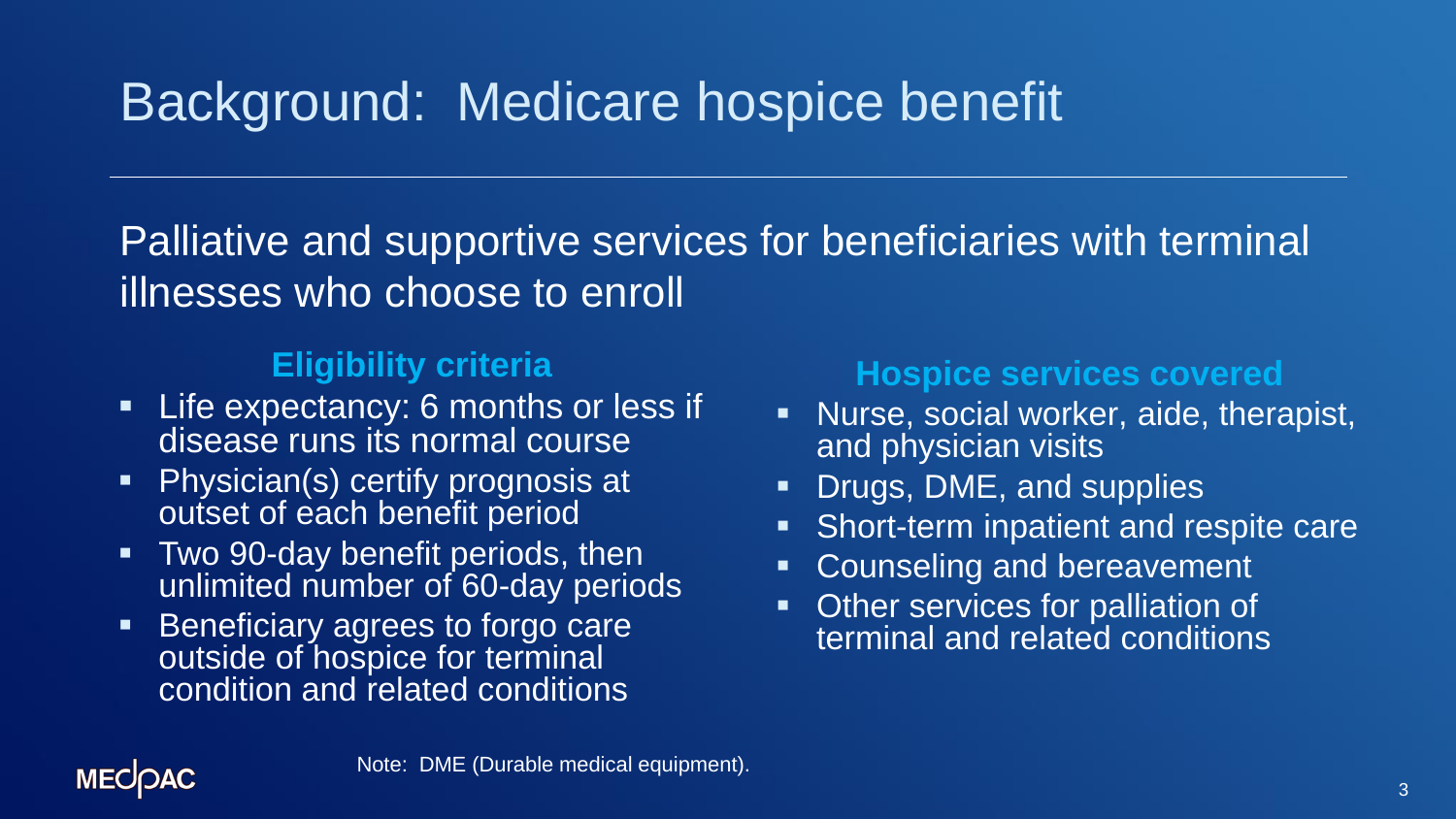## Hospice payment system

- Medicare paid \$19.2 billion for hospice services in 2018
- Medicare pays a per diem rate for hospice
- 4 levels of care:
	- Routine home care (RHC) (98% of days) and 3 other higher intensity levels of care
- **EXAggregate cap on total payments to a provider annually** 
	- **EXTE:** If a provider's total payments > number of patients x cap amount (\$30,684 in FY 21), then provider must repay the excess

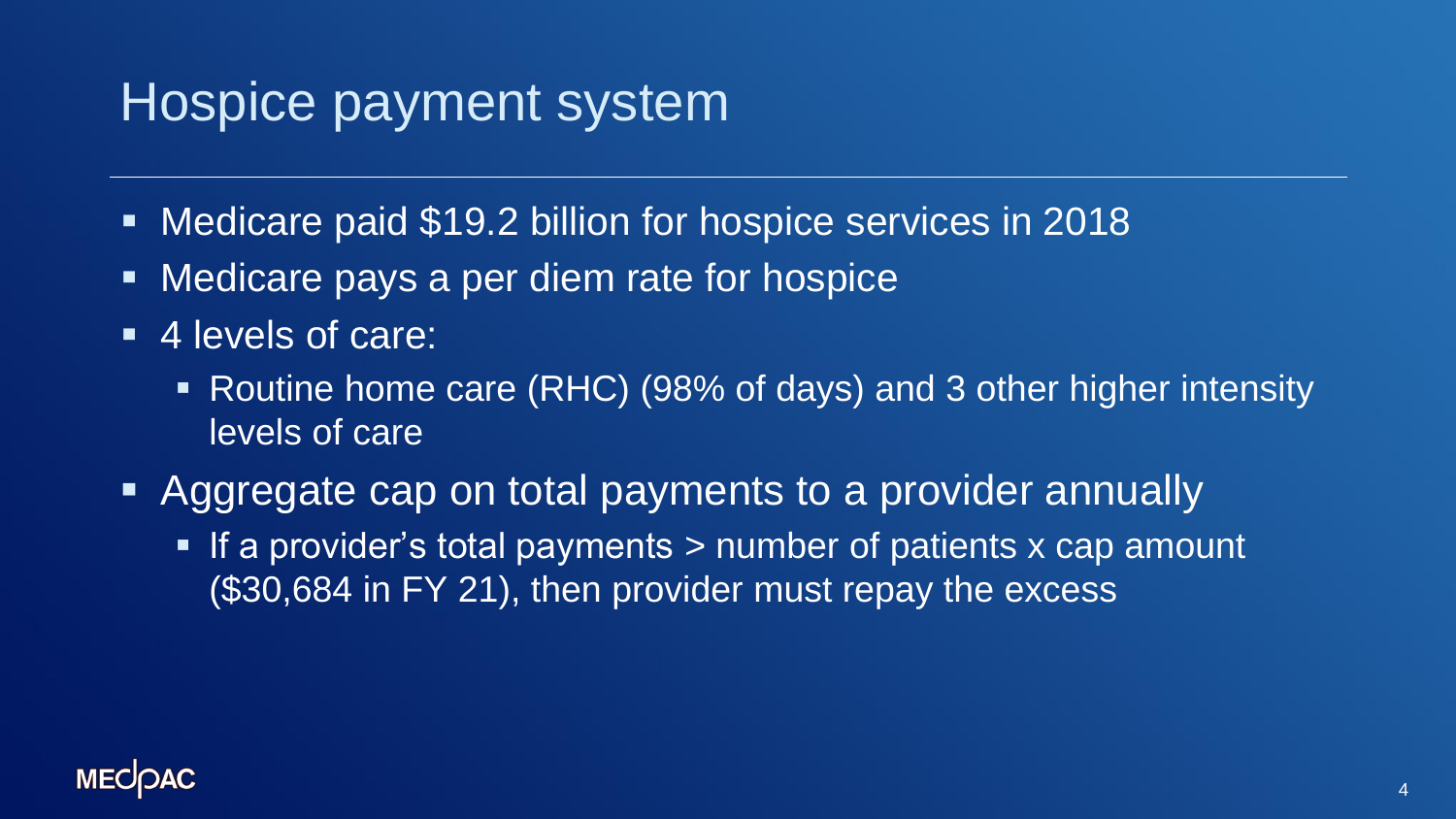## Long stays account for large share of spending

- About 14% of Medicare hospice decedents in 2018 had stays exceeding 180 days
- Nearly 60% of hospice spending in 2018 (\$11B) was on behalf of beneficiaries who had stays exceeding 180 days
- Of the \$11B, about \$7B was for additional hospice care for beneficiaries who had already received at least 180 days of hospice

|                                            | <b>Medicare</b><br>spending<br>2018 |
|--------------------------------------------|-------------------------------------|
| <b>All hospice users</b>                   | \$19.2                              |
|                                            |                                     |
| <b>Beneficiaries with LOS&gt;180 day</b>   | \$11.1                              |
| <b>Days 1-180</b>                          | \$3.8                               |
| <b>Days 181-365</b>                        | \$3.5                               |
| <b>Days 366+</b>                           | \$3.8                               |
|                                            |                                     |
| <b>Beneficiaries with LOS&lt;=180 days</b> | \$8.2                               |



Notes: LOS (length of stay). In the chart, LOS reflects the beneficiary's lifetime LOS as of the end of 2018 (or at the time of discharge in 2018 if the beneficiary was not enrolled in hospice at the end of 2018). All spending reflected in the chart occurred only in 2018. Breakout groups do not sum to totals because of rounding.

Source: MedPAC March 2020 Report. MedPAC publications are the definitive reference source for all MedPAC analyses and results.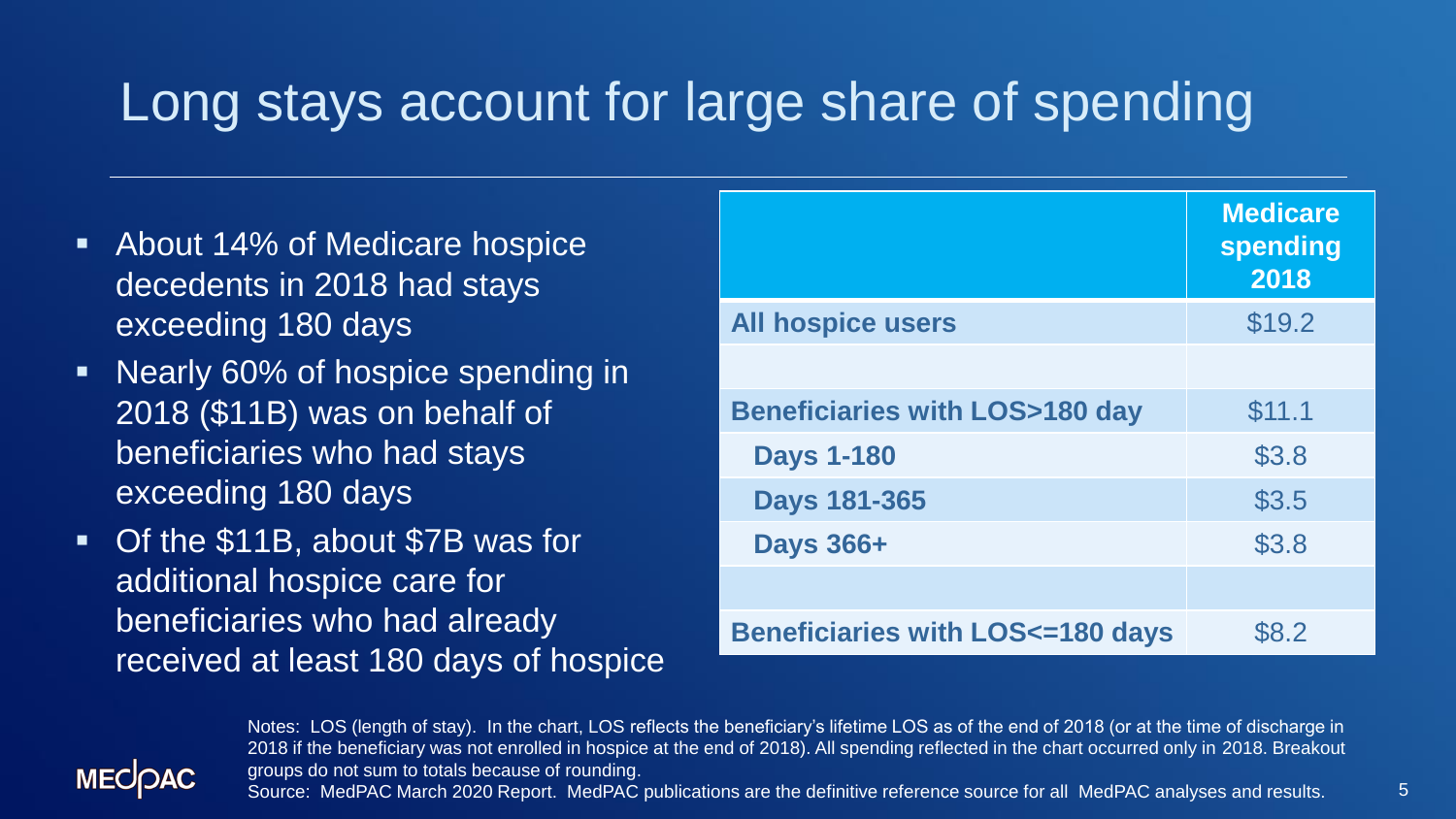# CMS has taken steps to improve the hospice payment system but issues remain

- Long stays in hospice are profitable because per diem payments do not align well with hospice costs
	- **EXPERCIATE:** Hospices provide more services at the beginning and end of an episode and fewer in the middle
- Until 2016, hospices were paid a uniform rate for each day of RHC
- CMS payment changes
	- 2016: Modified RHC rates (higher for days 1-60, lower for days 61+, additional payments for certain visits in the last 7 days of life)
	- 2020: Rebasing to substantially increase payment rates for other 3 levels of care, and slightly decrease RHC rates (although CMS estimated RHC rates exceeded costs by 18 percent)

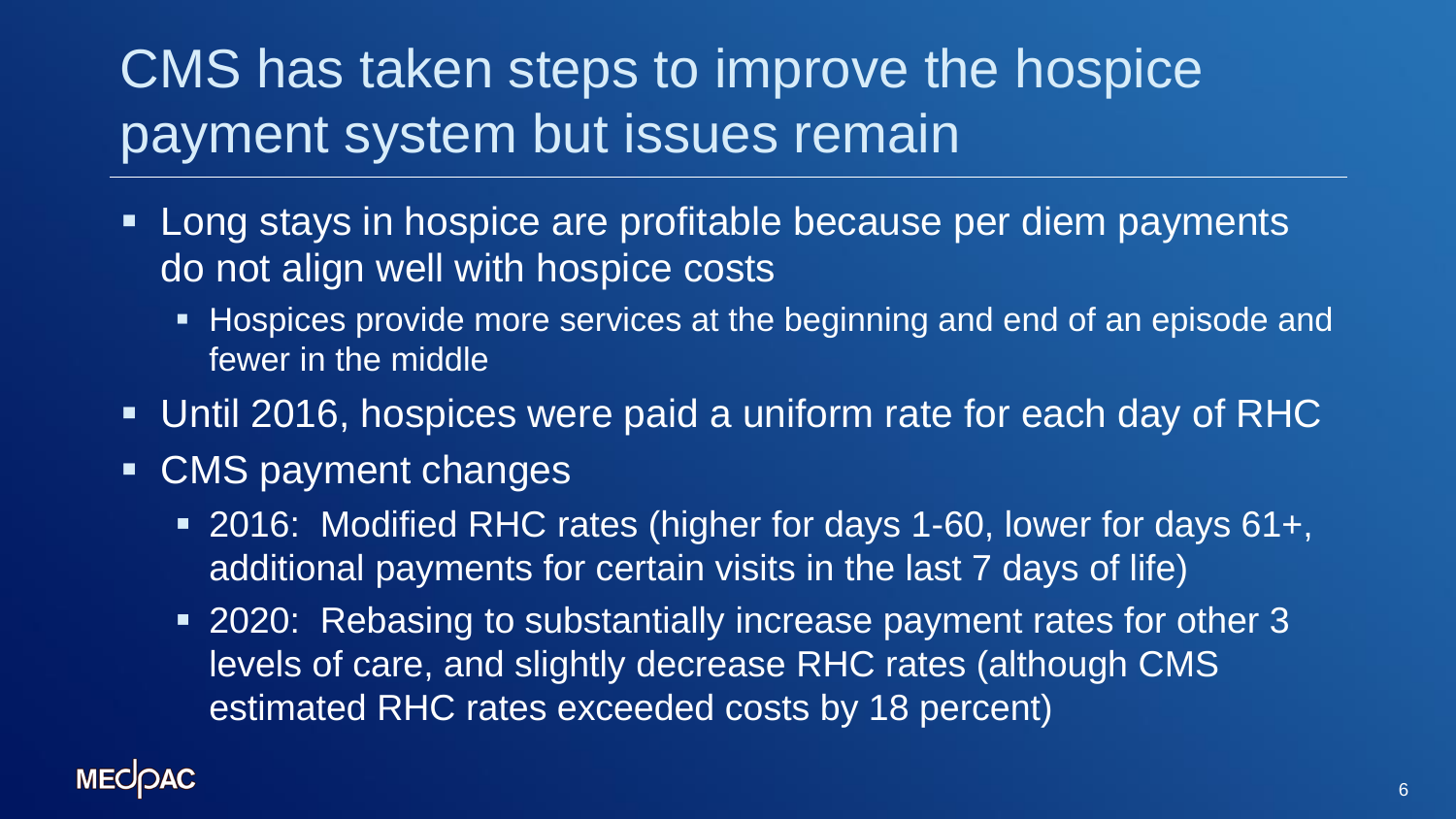## Aggregate Medicare margin is strong and providers' margins vary by length of stay

- 12.6% aggregate Medicare margin in 2017
- Margins increase with length of stay
- Aggregate cap provides some check on margins (e.g., in highest quintile)

**Margins by provider quintile based on share of stays > 180 days, 2017 March 2020 report findings**



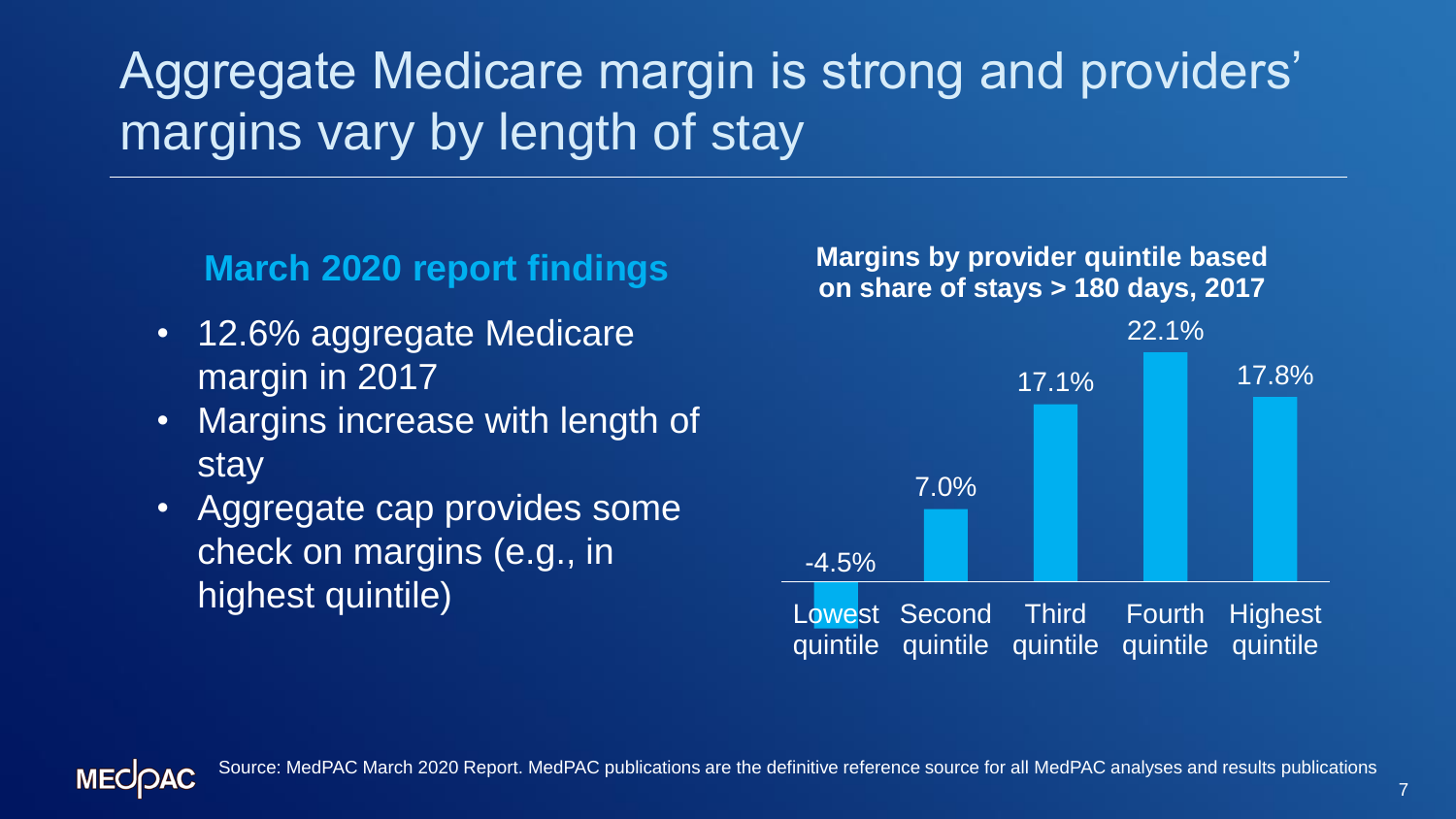## MedPAC recommendation on hospice payment (March 2020)

## **Two-part recommendation**

- No payment update FY 2021
	- **EXECUTE:** Statutory update is 2.4%
- Wage adjust and reduce the aggregate cap by 20%
	- Would focus payment reductions on providers with longest stays
	- But high profit margins would remain for providers with relatively long stays

|                              | 2017 payment-to-cost ratio |                                                              |
|------------------------------|----------------------------|--------------------------------------------------------------|
|                              | <b>Actual</b>              | <b>Simulated with</b><br><b>CMS's FY '20</b><br>rebasing and |
| <b>Provider</b><br>length of |                            | recommendation<br>to wage adjust                             |
| stay quintile                |                            | and reduce cap                                               |
| <b>Lowest</b><br>quintile    | 96%                        | 98%                                                          |
| 2nd quintile                 | 107%                       | 109%                                                         |
| <b>3rd quintile</b>          | 121%                       | 120%                                                         |
| <b>4th quintile</b>          | 129%                       | 122%                                                         |
| <b>Highest</b><br>quintile   | 122%                       | 103%                                                         |



Note: Simulation based on 2017 data assuming no utilization changes. Data preliminary and subject to change. Source: MedPAC analysis of Medicare claims and cost report data.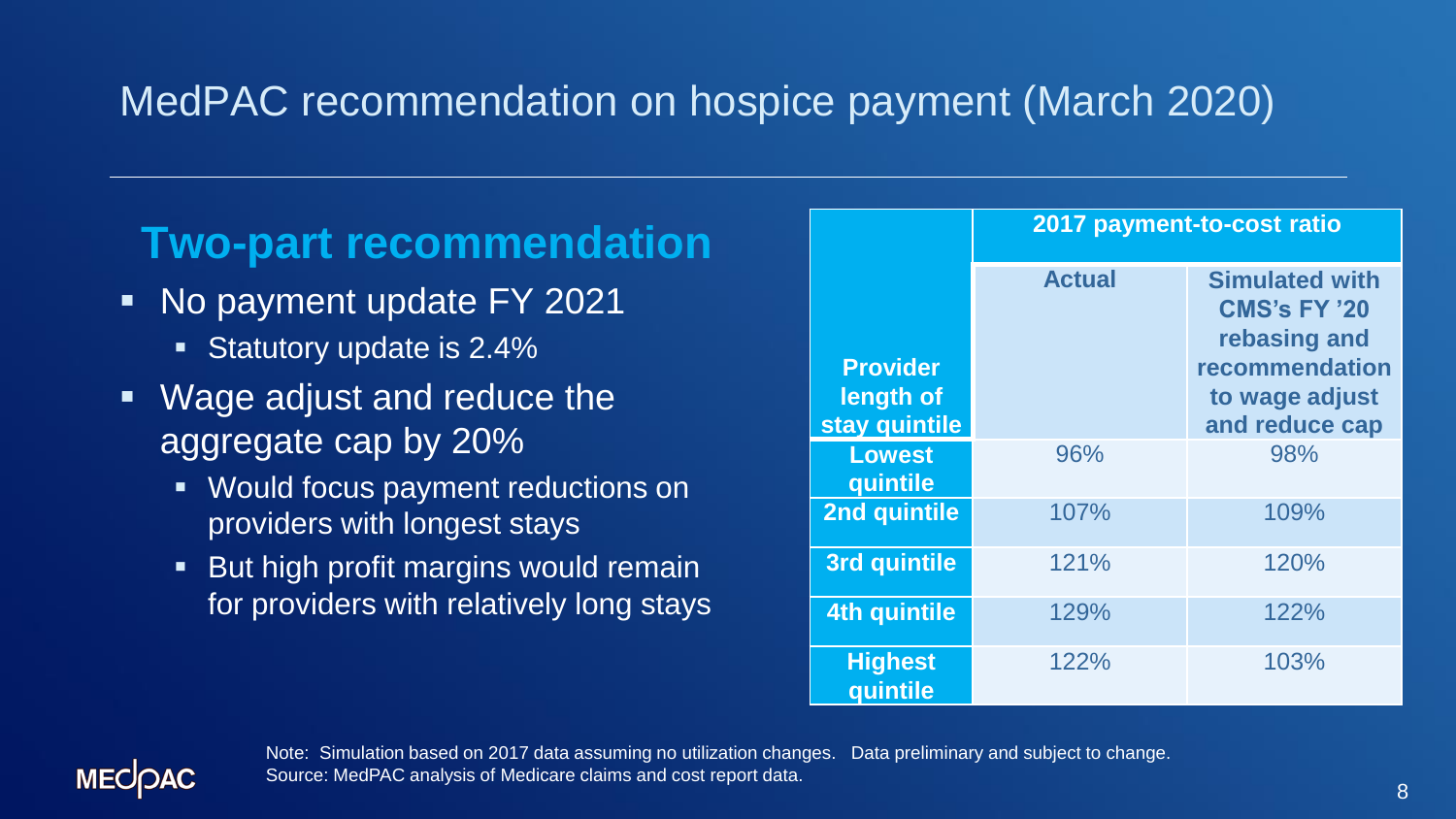# Future research could explore additional payment adjustment for long stays

- **Long hospice stays may substitute for other types of care**
- Could explore site-neutral payment adjustment for long stays using Medicare home health as payment benchmark
	- Both hospice and home health provide nurse, social worker, aide, and therapy visits
	- With long stays, hospice care occurs earlier in the disease trajectory
	- Role of aide visits increases with hospice length of stay, suggesting that long hospice stays may perform some of the same functions as custodial home care
- Site-neutral payment adjustment would need to account for differences in services covered by hospice and home health

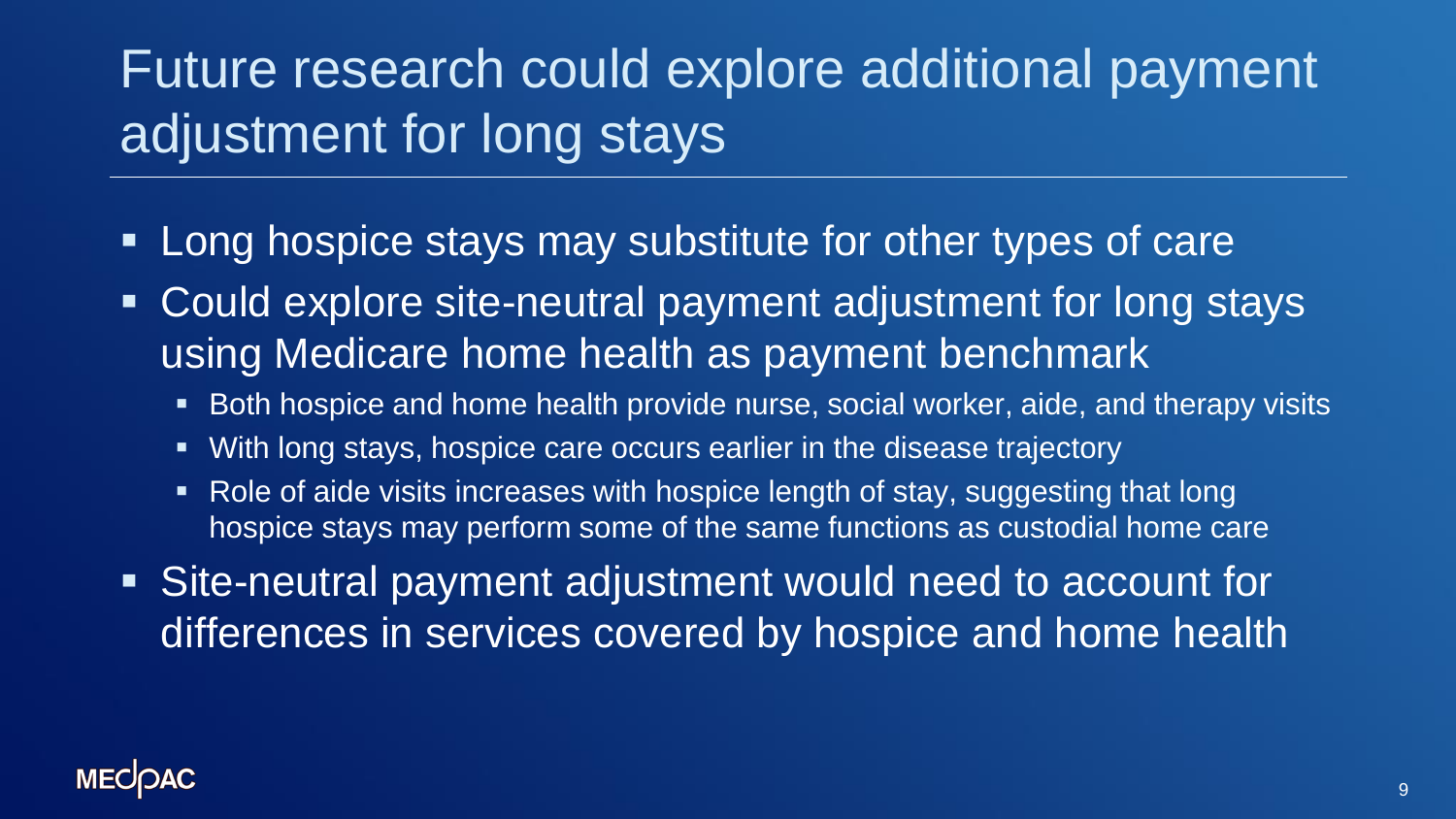# Potential approach to develop site-neutral payment adjustment for long stays

- Use home health per visit payment rates to estimate payment benchmark for hospice visits
- **Estimate cost of hospice services not covered by home health** using Medicare cost report data
- Combine estimates of visit and non-visit costs to create a siteneutral payment benchmark for long hospice stays
- Compare payment benchmark with actual hospice payments for long hospice stays to create a long stay adjustment factor

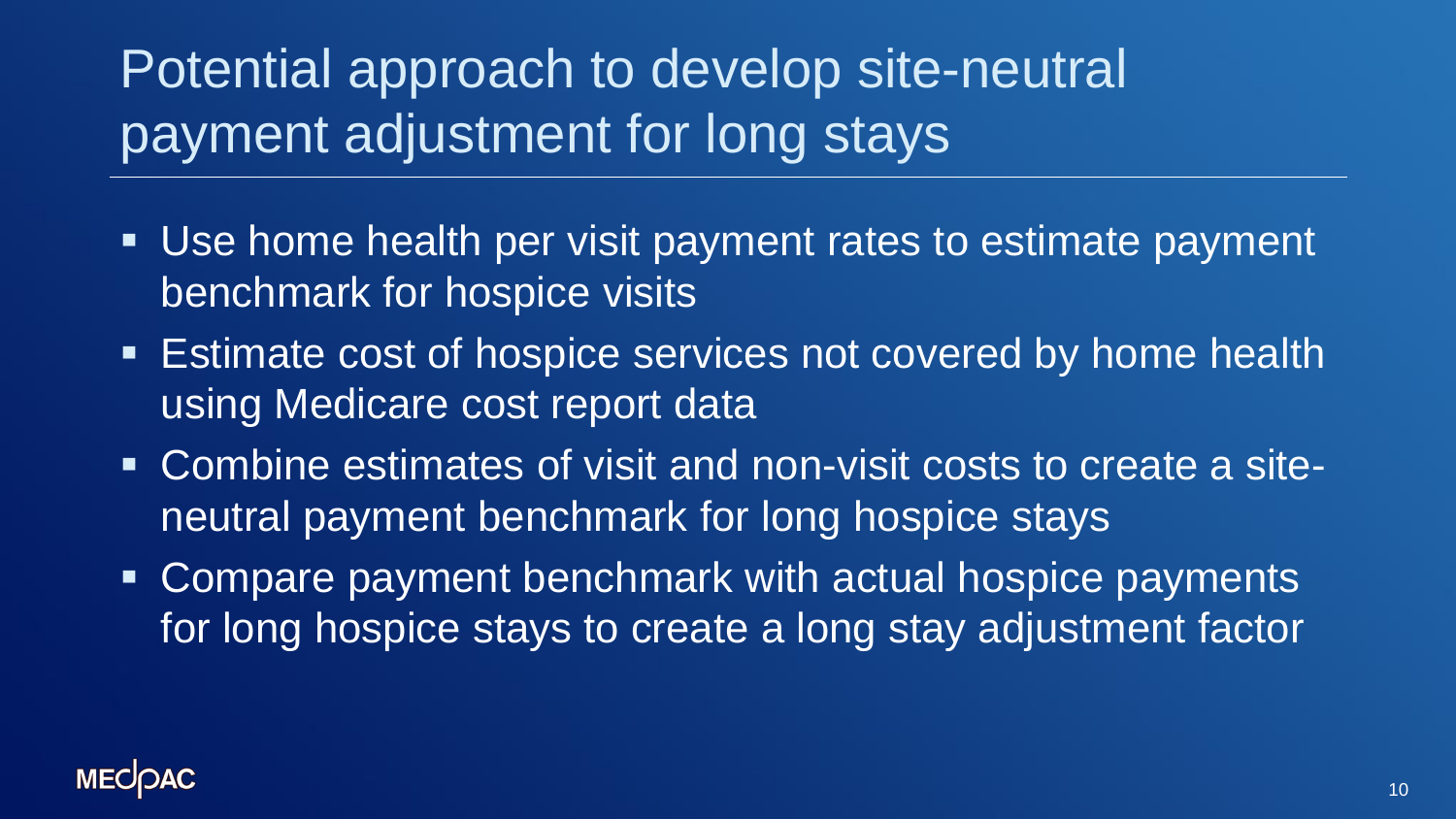## Design considerations for site-neutral payment

- What length of stay threshold would trigger site-neutral payment?
- Would payment adjustment apply to the entire stay or only hospice days beyond the threshold?
- For long stays, would there be a period near the end-of-life that is exempt from site-neutral payment?
- **. How could the policy be structured to:**

**MECOAC** 

- minimize the potential for providers to avoid site-neutral payment by discharging and readmitting patients to hospice
- treat providers equitably in situations where patients switch hospices and receive care from multiple providers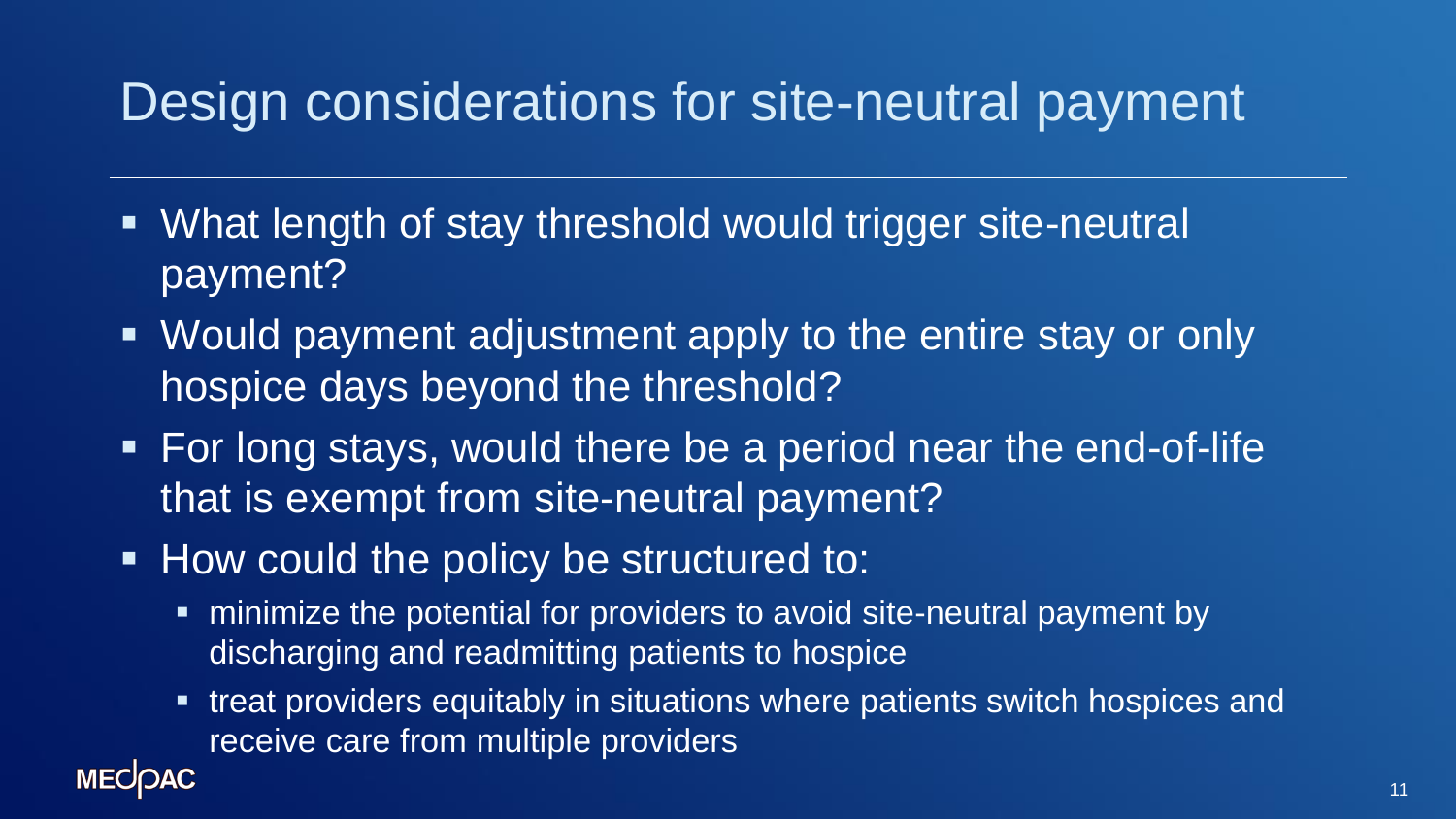# Some hospices have much longer stays than others

### **Average length of stay by provider, 2018 (all patients)**



stays

**Provider percentiles**

- Average length of stay varies by diagnosis and location of care
- Possible to focus on patients likely to have long
- OIG has found some providers are not complying with eligibility requirements



Note: Data include providers with more than 30 Medicare patients in 2018. Average length of stay reflects average lifetime length of stay as of the end of 2018 for all patients cared for by the provider in 2018. Data are preliminary and subject to change. Source: MedPAC analysis of Medicare claims data.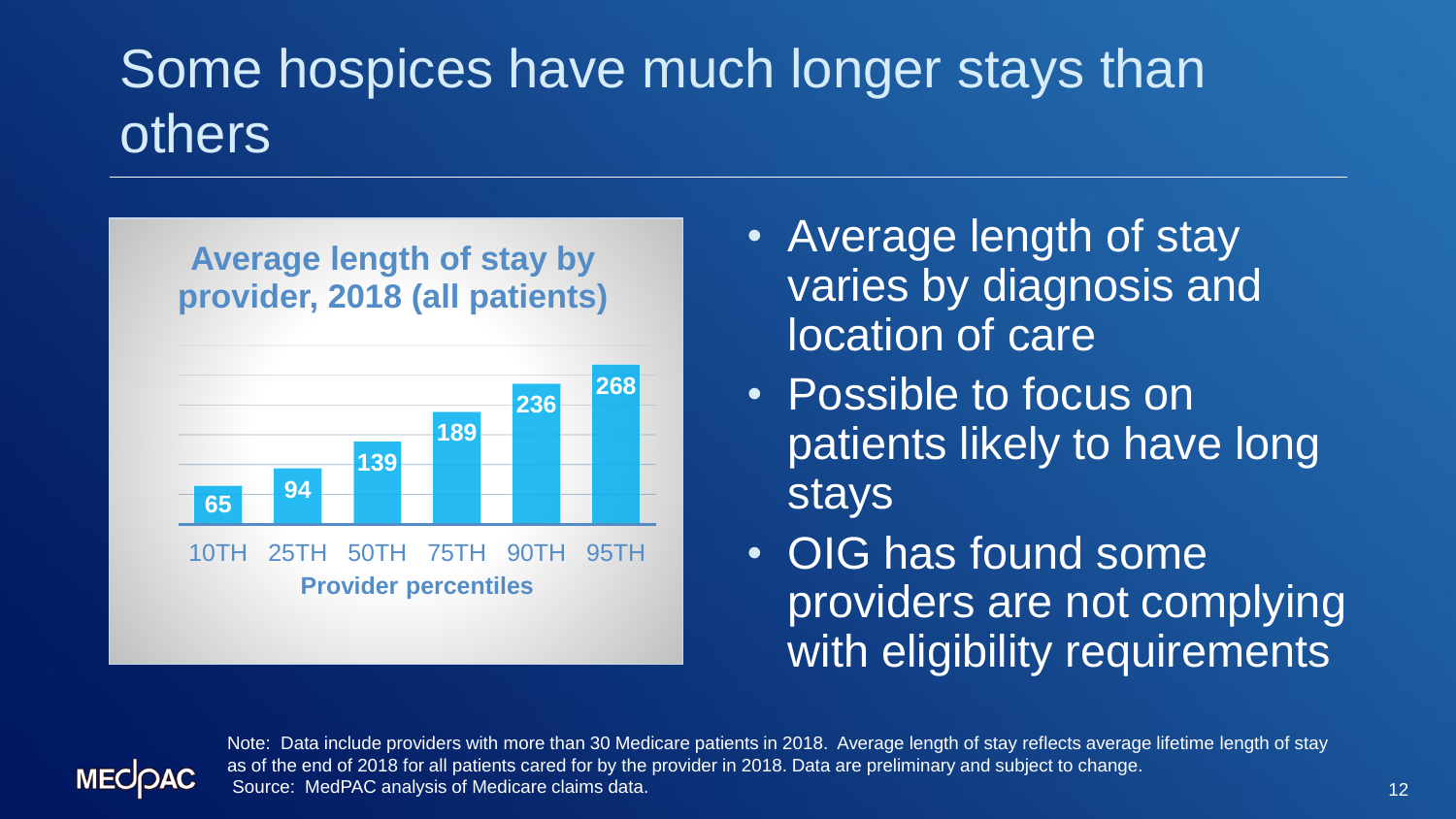# Some hospices have much higher live discharge rates than others



- **Providers with unusually** high live discharge rates may reflect:
	- Quality of care issues
	- **Example 1 Lack of compliance with** eligibility criteria
	- **EXPREGACE Approach by some providers** to minimize aggregate cap **liability**



Notes: Data include providers with more than 30 discharges in 2018. Data are preliminary and subject to change. Source: MedPAC analysis of Medicare claims data.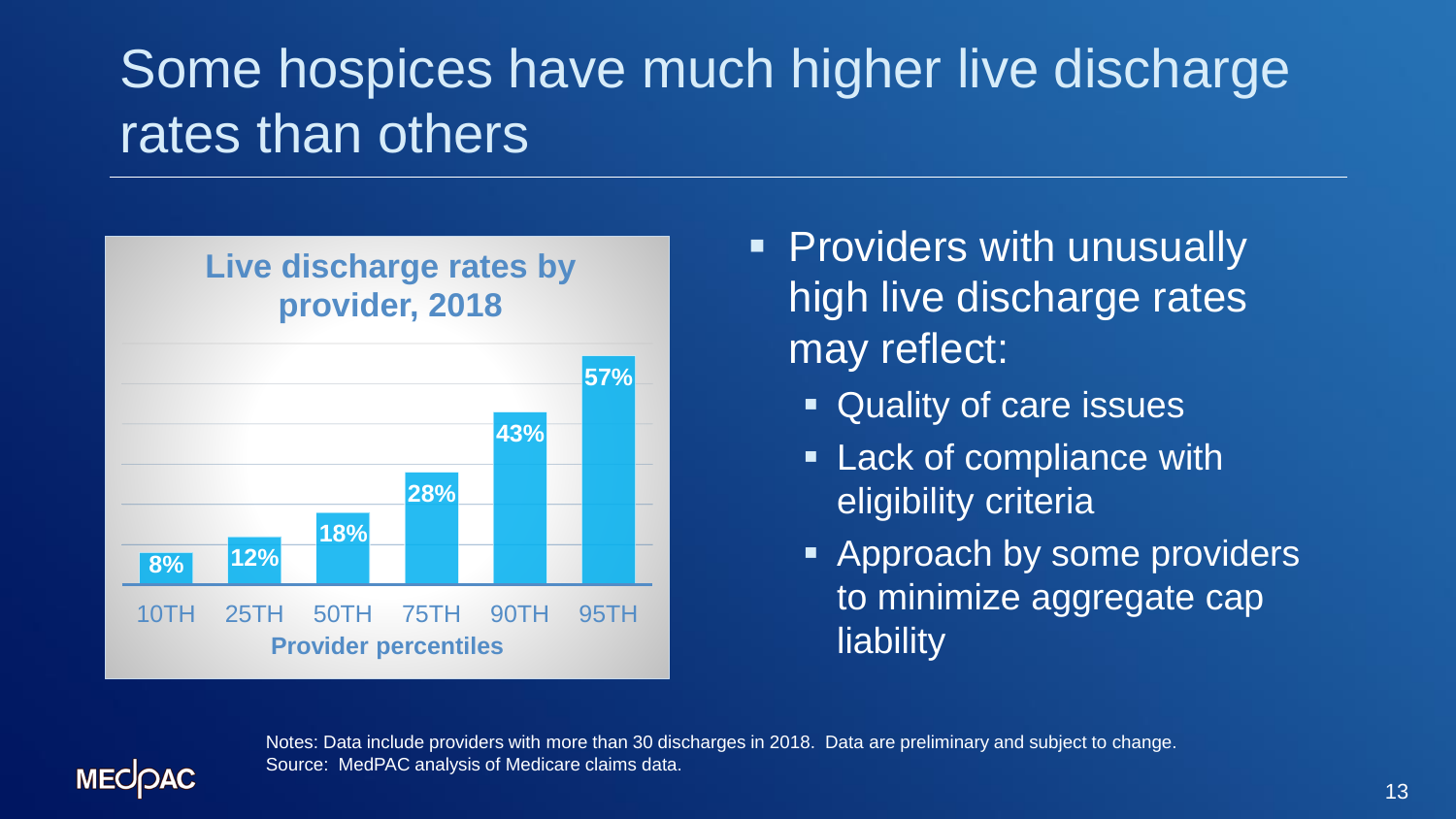## Future research could explore development of compliance threshold for hospice

- Care provided by hospices with outlier utilization patterns differs in comprehensiveness and intensity
- Compliance thresholds in other sectors encourages providers to seek patients most appropriate for that level of care Examples:
	- **EXECT:** Inpatient rehabilitation facilities: 60% rule
	- **EXTERN** Care hospitals: 50% rule, 25-day average length of stay
- **Development of compliance thresholds could be explored for** hospice to address providers with outlier utilization patterns

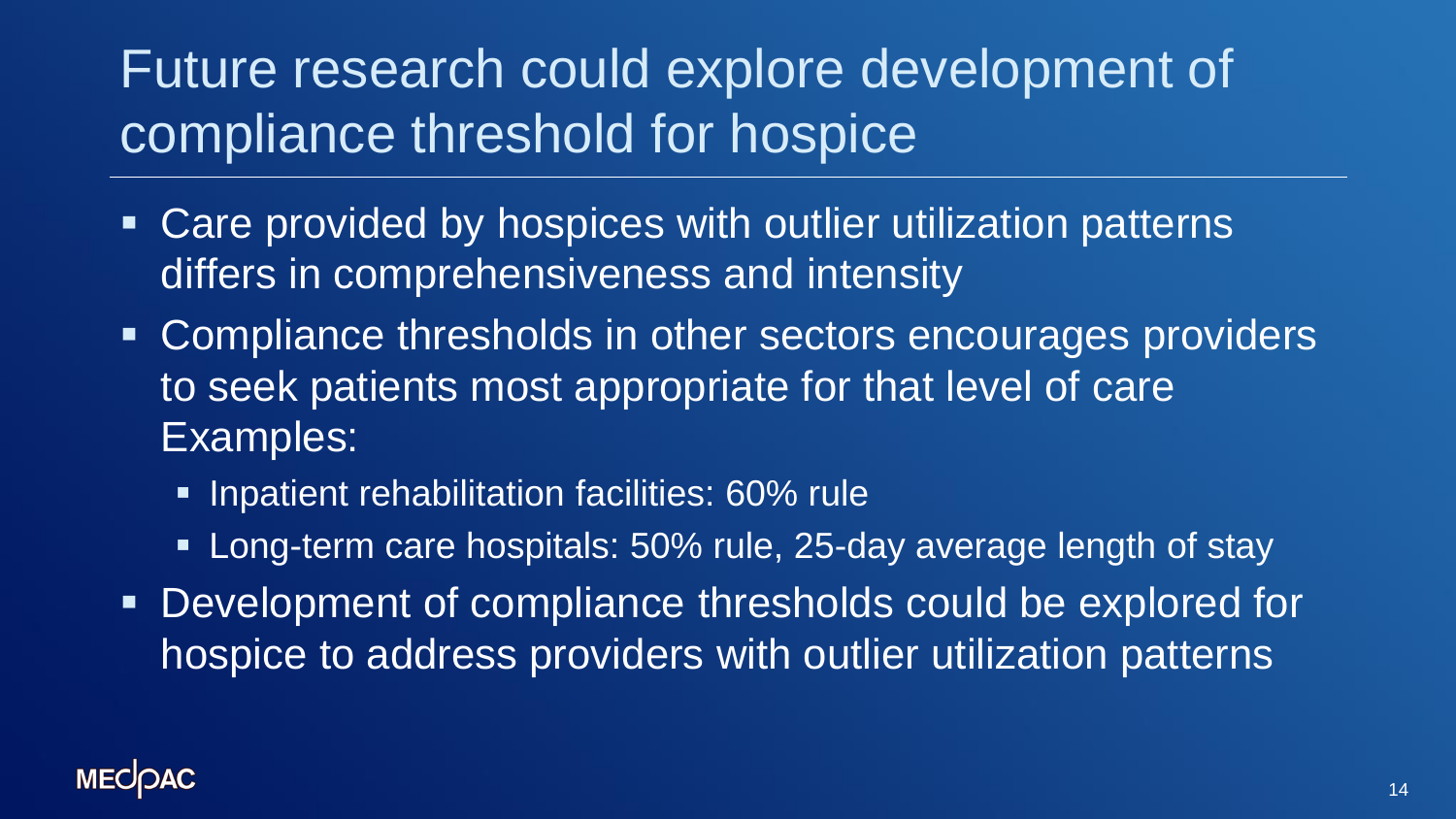# Design considerations for compliance threshold policy

- Basis of the threshold (e.g., length of stay, live discharge rates)?
	- **.** If hospice length of stay, what is an appropriate metric (e.g., share of stays exceeding 180 days, average length of stay, or an alternative)?
- At what level should the threshold be set?
- Consequences of not meeting the threshold (e.g., lower payment rate or no longer qualifying as Medicare hospice provider)?
- Time period to which consequence applies (e.g., retrospectively or going forward for a specified period)?